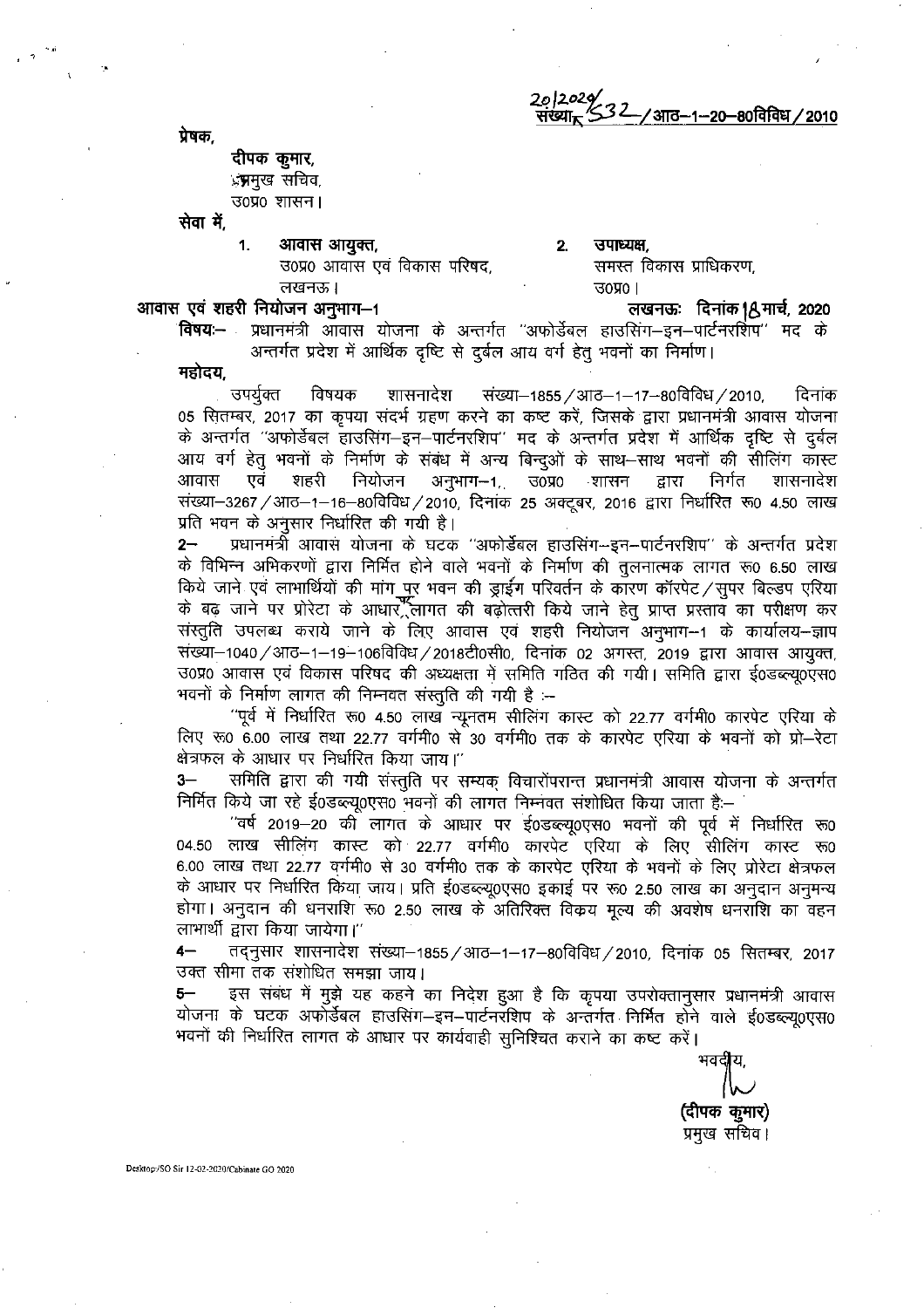# 20/2020/5324/<br>संख्याः– (1)/आठ–1–20 तद्दिनांक–

प्रतिलिपि निम्नलिखित को सूचनार्थ एवं आवश्यक कार्यवाही हेतु प्रेषितः–

- प्रमुख सचिव, नगर विकास विभाग, उ०प्र० शासन।  $1.$
- प्रमुख सचिव, नगरीय रोजगार एवं गरीबी उन्मूलन विभाग, उ0प्र0 शासन।<br>प्रमुख सचिव, वित्त विभाग, उ0प्र0 शासन।  $2.$
- $3<sub>1</sub>$
- समस्त अध्यक्ष, विकास प्राधिकरण।  $\overline{4}$ .
- अधिशासी निदेशक, आवास बन्धु, उ०प्र०। 5.
- 6. मुख्य नगर एवं ग्राम नियोजक, उ0प्र0।
- 7. समस्त अनुभाग, आवास एवं शहरी नियोजन विभाग, उ0प्र0 शासन।
- गार्ड फाइल। 8.

आज्ञा से, (माला श्रीवास्तव) ्<br>विशेष सचिव |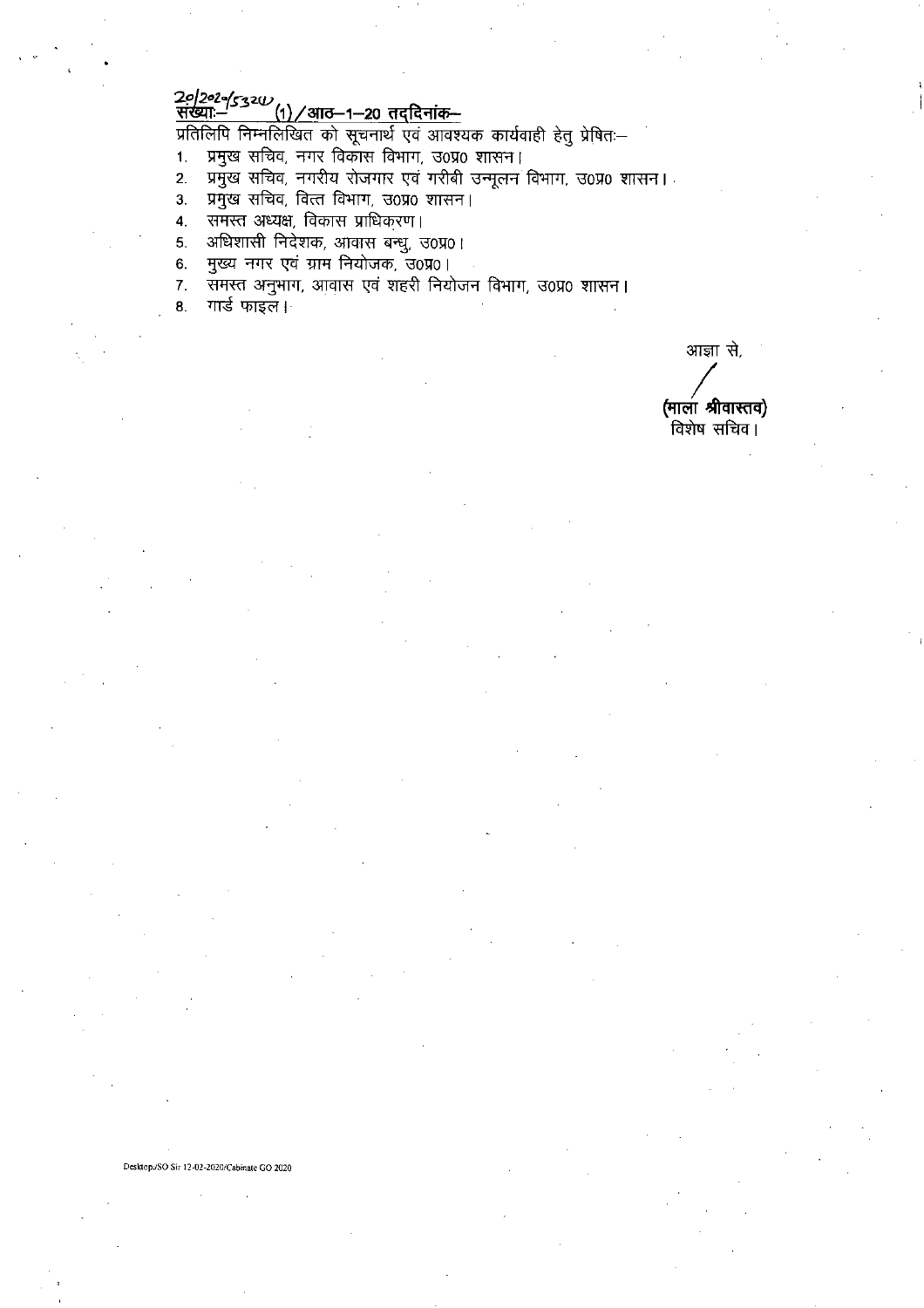2012*029/*<br>संख्या– *S.32--/* आठ–1–20–80विविध / 2010

प्रेषक.

# दीपक कुमार, ्रे**म्र**मुख सचिव, उ०प्र० शासन ।

सेवा में,

आवास आयुक्त, 1.

उ0प्र0 आवास एवं विकास परिषद. लखनऊ।

### $2.$ उपाध्यक्ष. समस्त विकास प्राधिकरण,  $30\,001$

## आवास एवं शहरी नियोजन अनुभाग-1

लखनऊः दिनांक । $8$ मार्च, 2020

विषयः— प्रधानमंत्री आवास योजना के अन्तर्गत "अफोर्डेबल हाउसिंग-इन-पार्टनरशिप" मद के अन्तर्गत प्रदेश में आर्थिक दृष्टि से दुर्बल आय वर्ग हेतू भवनों का निर्माण।

महोदय.

उपयुक्त विषयक शासनादेश संख्या–1855 / आठ–1–17–80विविध / 2010, दिनांक 05 सितम्बर, 2017 का कृपया संदर्भ ग्रहण करने का कष्ट करें, जिसके द्वारा प्रधानमंत्री आवास योजना के अन्तर्गत ''अफोर्डेबल हाउसिंग–इन–पार्टनरशिप'' मद के अन्तर्गत प्रदेश में आर्थिक दृष्टि से दुर्बल आय वर्ग हेतु भवनों के निर्माण के संबंध में अन्य बिन्दुओं के साथ—साथ भवनों की सीलिंग कास्ट आवास शहरी नियोजन अनुभाग–1, उ०प्र० शासन एवं द्वारा निर्गत शासनादेश संख्या-3267 / आठ-1-16-80विविध / 2010, दिनांक 25 अक्टूबर, 2016 द्वारा निर्धारित रू0 4.50 लाख प्रति भवन के अनुसार निर्धारित की गयी है।

 $2-$ प्रधानमंत्री आवास योजना के घटक ''अफोर्डेबल हाउसिंग—इन—पार्टनरशिप'' के अन्तर्गत प्रदेश के विभिन्न अभिकरणों द्वारा निर्मित होने वाले भवनों के निर्माण की तुलनात्मक लागत रू0 6.50 लाख किये जाने एवं लाभार्थियों की मांग पुर भवन की ड्राईंग परिवर्तन के कारण कॉरपेट / सुपर बिल्डप एरिया के बढ़ जाने पर प्रोरेटा के आधार लागत की बढ़ोत्तरी किये जाने हेतु प्राप्त प्रस्ताव का परीक्षण कर संस्तुति उपलब्ध कराये जाने के लिए आवास एवं शहरी नियोजन अनुभाग-1 के कार्यालय-ज्ञाप संख्या-1040 / आठ-1-19-106विविध / 2018टी0सी0, दिनांक 02 अगस्त, 2019 द्वारा आवास आयुक्त, उ0प्र0 आवास एवं विकास परिषद की अध्यक्षता में समिति गठित की गयी। समिति द्वारा ई0डब्ल्यू0एस0 भवनों के निर्माण लागत की निम्नवत संस्तुति की गयी है :–

''पूर्व में निर्धारित रू0 4.50 लाख न्यूनतम सीलिंग कास्ट को 22.77 वर्गमी0 कारपेट एरिया के लिए रू0 6.00 लाख तथा 22.77 वर्गमी0 से 30 वर्गमी0 तक के कारपेट एरिया के भवनों को प्रो-रेटा क्षेत्रफल के आधार पर निर्धारित किया जाय।"

समिति द्वारा की गयी संस्तुति पर सम्यक विचारोंपरान्त प्रधानमंत्री आवास योजना के अन्तर्गत  $3-$ निर्मित किये जा रहे ई0डब्ल्यू0एस0 भवनों की लागत निम्नवत संशोधित किया जाता है:-

''वर्ष 2019–20 की लागत के आधार पर ई0डब्ल्यू0एस0 भवनों की पूर्व में निर्धारित रू0 04.50 लाख सीलिंग कास्ट को 22.77 वर्गमी0 कारपेट एरिया के लिए सीलिंग कास्ट रू0 6.00 लाख तथा 22.77 वर्गमी0 से 30 वर्गमी0 तक के कारपेट एरिया के भवनों के लिए प्रोरेटा क्षेत्रफल के आधार पर निर्धारित किया जाय। प्रति ई0डब्ल्यू0एस0 इकाई पर रू0 2.50 लाख का अनुदान अनुमन्य होगा। अनुदान की धनराशि रू0 2.50 लाख के अतिरिक्त विकय मूल्य की अवशेष धनराशि का वहन लाभार्थी द्वारा किया जायेगा।''

तद्नुसार शासनादेश संख्या-1855 / आठ-1-17-80विविध / 2010, दिनांक 05 सितम्बर, 2017  $4-$ उक्त सीमा तक संशोधित समझा जाय।

इस संबंध में मुझे यह कहने का निदेश हुआ है कि कृपया उपरोक्तानुसार प्रधानमंत्री आवास योजना के घटक अफोर्डेबल हाउसिंग–इन–पार्टनरशिप के अन्तर्गत निर्मित होने वाले ई0डब्ल्यू0एस0 भवनों की निर्धारित लागत के आधार पर कार्यवाही सुनिश्चित कराने का कष्ट करें।

भवदीय. (दीपक कुमार) प्रमुख सचिव।